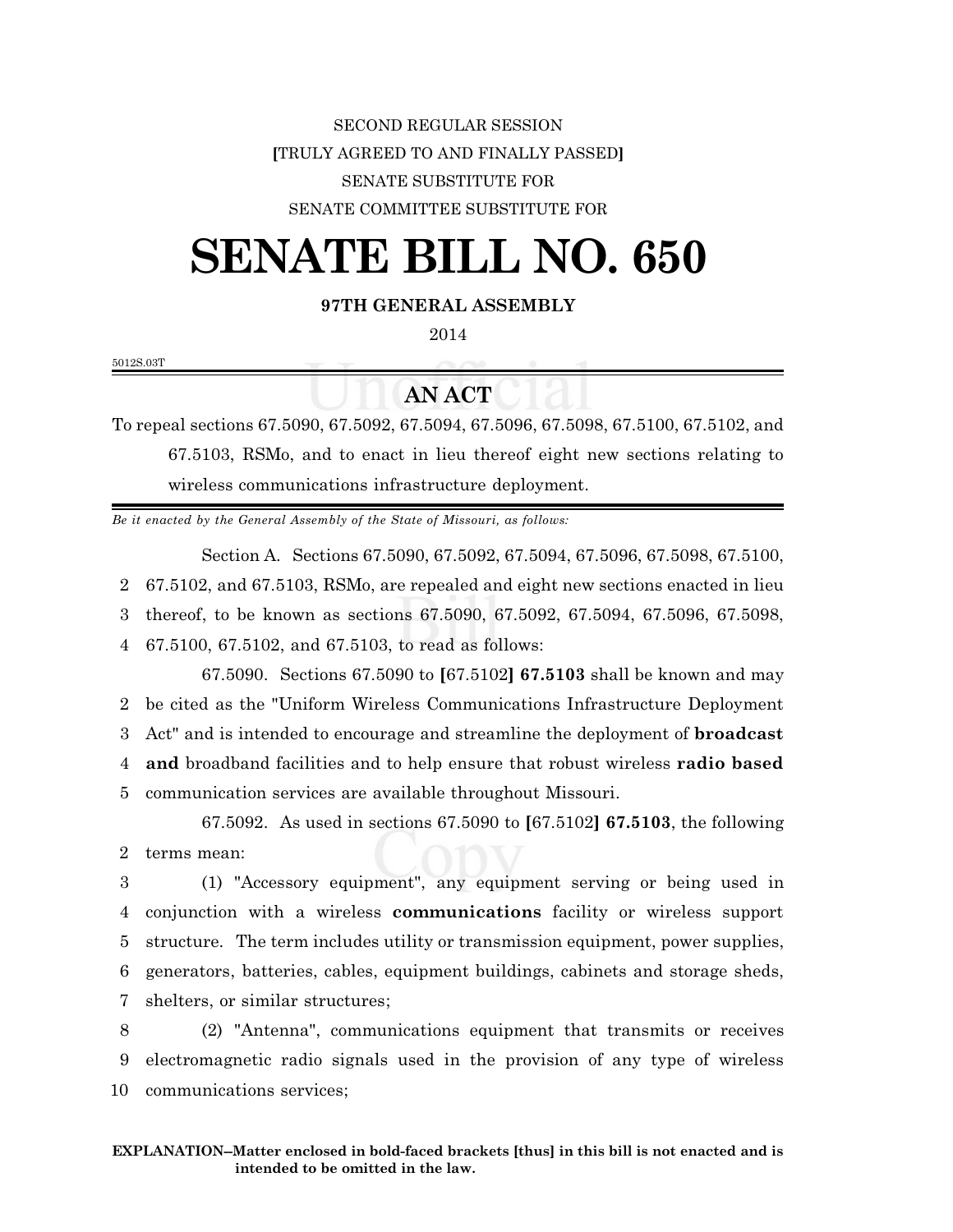(3) "Applicant", any person engaged in the business of providing wireless communications services or the wireless communications infrastructure required for wireless communications services who submits an application;

 (4) "Application", a request submitted by an applicant to an authority to construct a new wireless support structure, for the substantial modification of a wireless support structure, or for collocation of a wireless facility or replacement of a wireless facility on an existing structure;

 (5) "Authority", each state, county, and municipal governing body, board, agency, office, or commission authorized by law and acting in its capacity to make legislative, quasi-judicial, or administrative decisions relative to zoning or building permit review of an application. The term shall not include state courts having jurisdiction over land use, planning, or zoning decisions made by an authority;

 (6) "Base station", a station at a specific site authorized to communicate with mobile stations, generally consisting of radio transceivers, antennas, coaxial cables, power supplies, and other associated electronics, and includes a structure that currently supports or houses an antenna, a transceiver, coaxial cables, power supplies, or other associated equipment;

 (7) "Building permit", a permit issued by an authority prior to commencement of work on the collocation of wireless facilities on an existing structure, the substantial modification of a wireless support structure, or the commencement of construction of any new wireless support structure, solely to ensure that the work to be performed by the applicant satisfies the applicable building code;

 (8) "Collocation", the placement or installation of a new wireless facility on **[**existing structure**] a structure that already has an existing wireless facility**, including electrical transmission towers, water towers, buildings, and other structures capable of structurally supporting the attachment of wireless facilities in compliance with applicable codes;

 (9) "Electrical transmission tower", an electrical transmission structure used to support high voltage overhead power lines. The term shall not include any utility pole;

 (10) "Equipment compound", an area surrounding or near a wireless support structure within which are located wireless facilities;

 (11) "Existing structure", a structure that exists at the time a request to place wireless facilities on a structure is filed with an authority. The term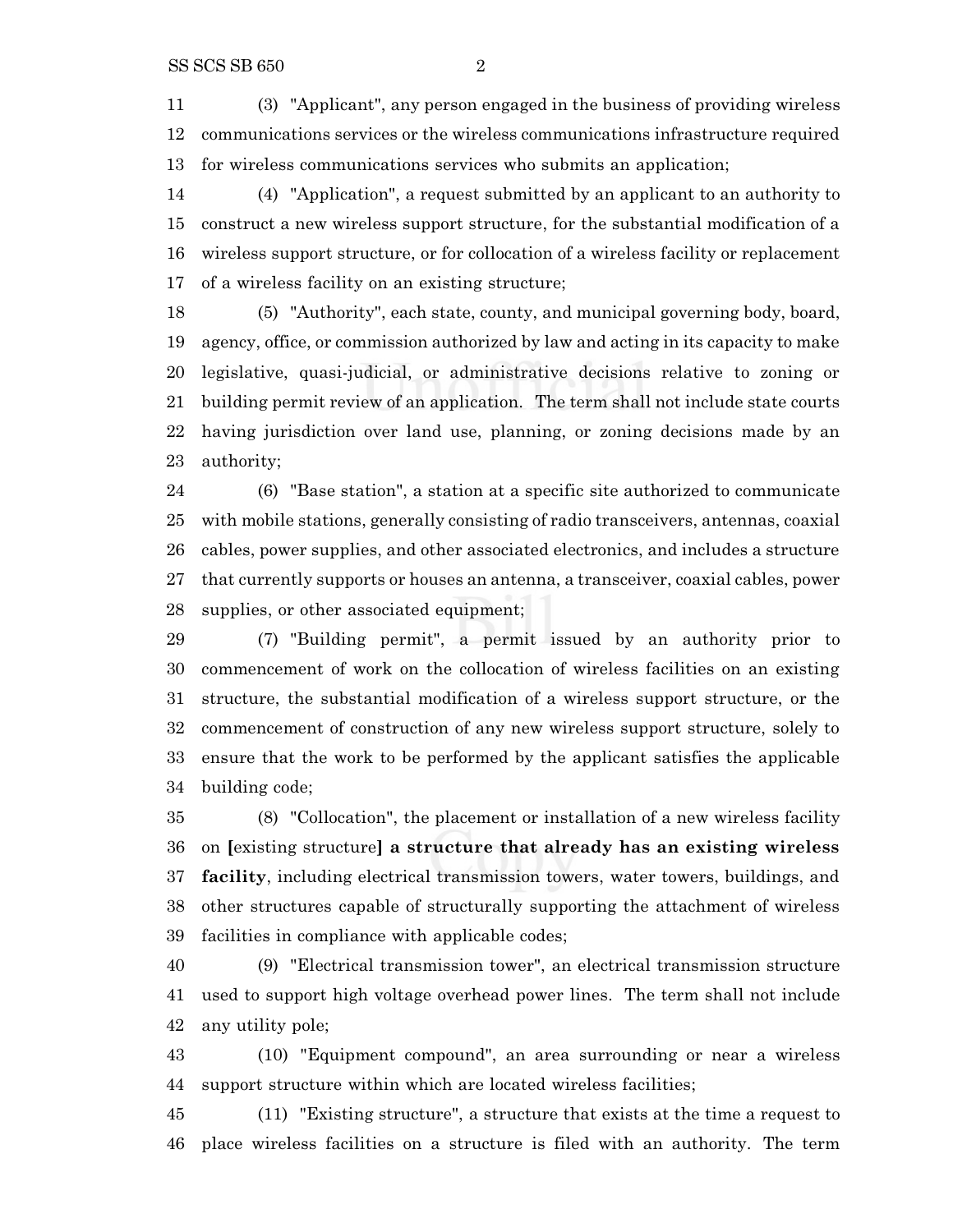includes any structure that is capable of supporting the attachment of wireless facilities in compliance with applicable building codes, National Electric Safety Codes, and recognized industry standards for structural safety, capacity, reliability, and engineering, including, but not limited to, towers, buildings, and water towers. The term shall not include any utility pole;

 (12) "Replacement", includes constructing a new wireless support structure of equal proportions and of equal height or such other height that would not constitute a substantial modification to an existing structure in order to support wireless facilities or to accommodate collocation and includes the associated removal of the preexisting wireless facilities or wireless support structure;

 (13) "Substantial modification", the mounting of a proposed wireless facility on a wireless support structure which, as applied to the structure as it was originally constructed:

(a) Increases the existing vertical height of the structure by:

a. More than ten percent; or

 b. The height of one additional antenna array with separation from the nearest existing antenna not to exceed twenty feet, whichever is greater; or

 (b) Involves adding an appurtenance to the body of a wireless support structure that protrudes horizontally from the edge of the wireless support structure more than twenty feet or more than the width of the wireless support structure at the level of the appurtenance, whichever is greater (except where necessary to shelter the antenna from inclement weather or to connect the antenna to the tower via cable);

 (c) Involves the installation of more than the standard number of new outdoor equipment cabinets for the technology involved, not to exceed four new equipment cabinets; or

 (d) Increases the square footage of the existing equipment compound by more than **[**two thousand five hundred**] one thousand two hundred fifty** square feet;

 (14) "Utility", any person, corporation, county, municipality acting in its capacity as a utility, municipal utility board, or other entity, or department thereof or entity related thereto, providing retail or wholesale electric, natural gas, water, waste water, data, cable television, or telecommunications or internet protocol-related services;

(15) "Utility pole", a structure owned or operated by a utility that is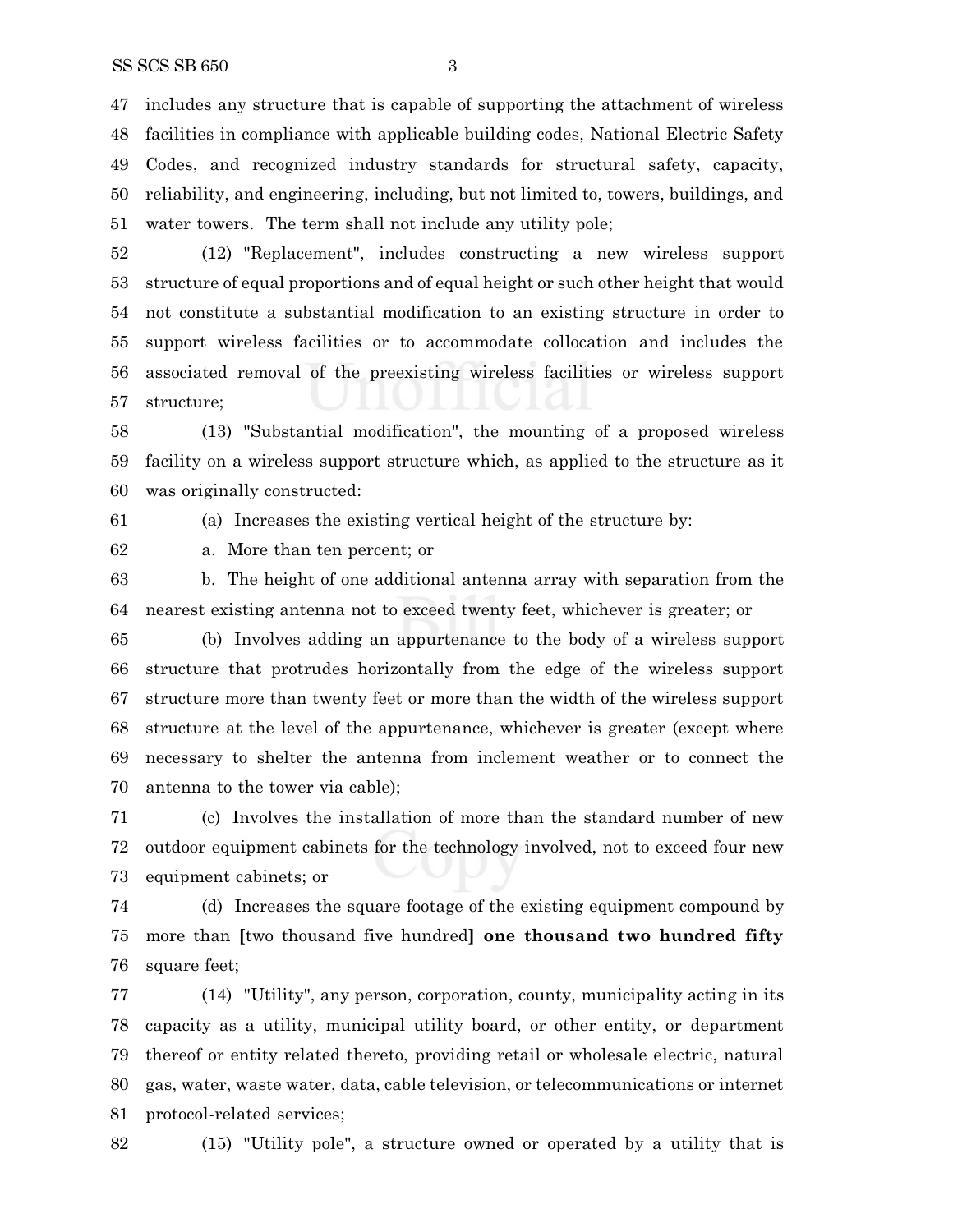designed specifically for and used to carry lines, cables, or wires for telephony, cable television, or electricity, or to provide lighting;

 (16) "Water tower", a water storage tank, or a standpipe or an elevated tank situated on a support structure, originally constructed for use as a reservoir or facility to store or deliver water;

 (17) **"Wireless communications service", includes the wireless facilities of all services licensed to use radio communications pursuant to Section 301 of the Communications Act of 1934, 47 U.S.C. § 301;**

 **(18)** "Wireless facility", the set of equipment and network components, exclusive of the underlying wireless support structure, including, but not limited to, antennas, accessory equipment, transmitters, receivers, power supplies, cabling and associated equipment necessary to provide wireless communications services;

 **[**(18)**] (19)** "Wireless support structure", a structure, such as a monopole, tower, or building capable of supporting wireless facilities. This definition does not include utility poles.

67.5094. In order to ensure uniformity across the state of Missouri with respect to the consideration of every application, an authority shall not:

 (1) Require an applicant to submit information about, or evaluate an applicant's business decisions with respect to its designed service, customer demand for service, or quality of its service to or from a particular area or site;

 (2) Evaluate an application based on the availability of other potential locations for the placement of wireless support structures or wireless facilities, including without limitation the option to collocate instead of construct a new wireless support structure or for substantial modifications of a support structure, or vice versa; provided, however, that solely with respect to an application for a new wireless support structure, an authority may require an applicant to state in **[**its**] such applicant's** application that it conducted an analysis of available **[**colloction**] collocation** opportunities on existing wireless towers within the same search ring defined by the applicant, solely for the purpose of confirming that an applicant undertook such an analysis; **For collocation to any certified historic structure as defined in section 253.545, in addition to all other applicable time requirements, there shall be a thirty day time period before approval of an application. During such time period, an authority shall hold one or more public hearings on collocation to a certified historic structure.**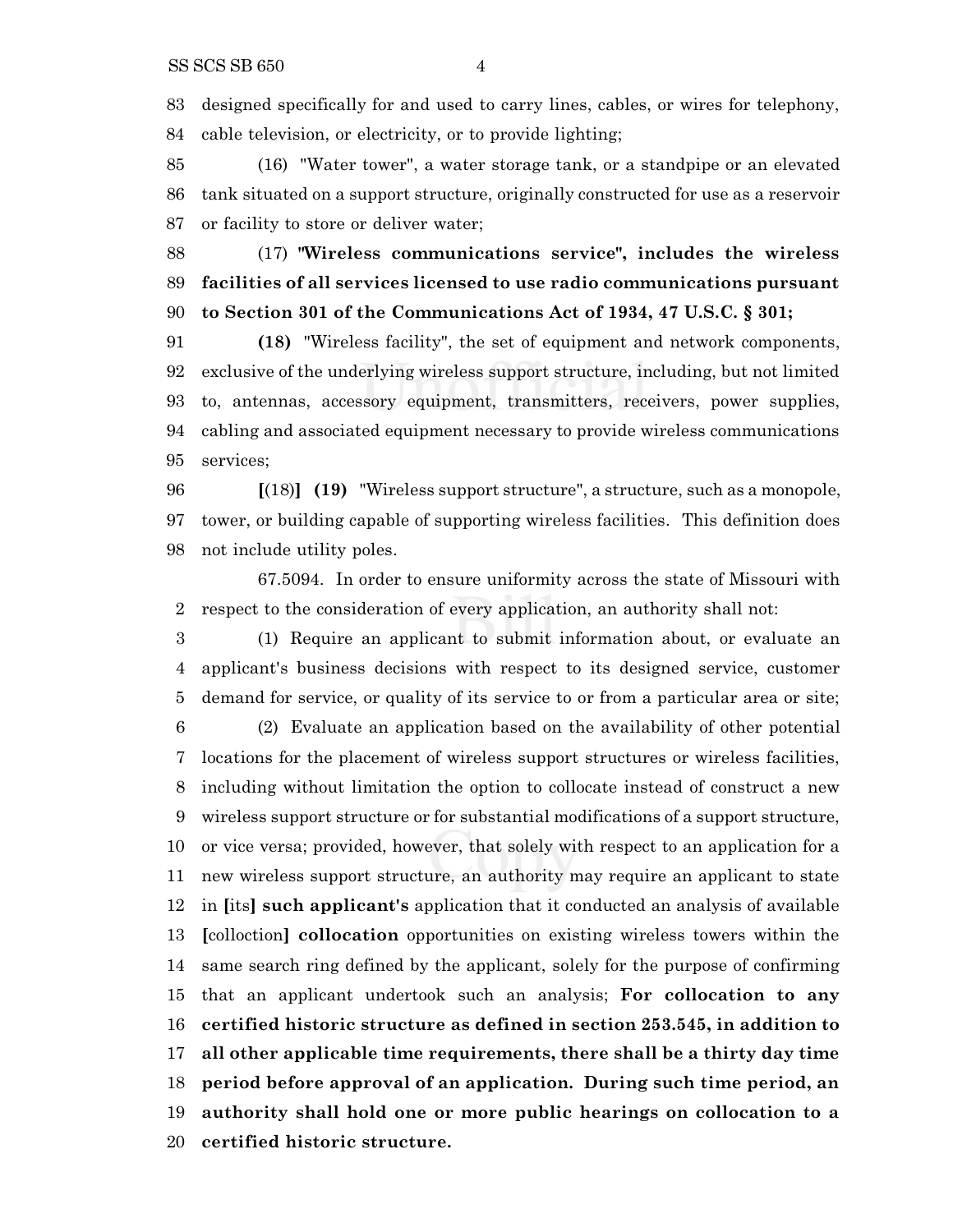(3) Dictate the type of wireless facilities, infrastructure or technology to be used by the applicant, including, but not limited to, requiring an applicant to construct a distributed antenna system in lieu of constructing a new wireless support structure;

 (4) Require the removal of existing wireless support structures or wireless facilities, wherever located, as a condition for approval of an application;

 (5) With respect to radio frequency emissions, impose environmental testing, sampling, or monitoring requirements or other compliance measures on wireless facilities that are categorically excluded under the Federal Communication Commission's rules for radio frequency emissions under 47 CFR 1.1307(b)(1) or other applicable federal law, as the same may be amended or supplemented;

 (6) Establish or enforce regulations or procedures for RF signal strength or the adequacy of service quality;

 (7) **Establish or enforce regulations or procedures for environmental safety for any wireless communications facility that is inconsistent with or in excess of those required by OET Bulletin 65, entitled Evaluating Compliance with FCC Guidelines for Human Exposure to Radio Frequency Electromagnetic Fields, Edition 97-01, released August, 1997, and Supplement A: Additional Information for Radio and Television Broadcast Stations;**

 **(8)** In conformance with 47 U.S.C. Section 332(c)(7)(b)(4), reject an application, in whole or in part, based on perceived or alleged environmental effects of radio frequency emissions;

 **[**(8)**] (9)** Impose any restrictions with respect to objects in navigable airspace that are greater than or in conflict with the restrictions imposed by the Federal Aviation Administration;

 **[**(9)**] (10)** Prohibit the placement of emergency power systems that comply with federal and state environmental requirements;

 **[**(10)**] (11)** Charge an application fee, consulting fee, or other fee associated with the submission, review, processing, and approval of an application that is not required for similar types of commercial development within the authority's jurisdiction. Fees imposed by an authority for or directly by a third-party entity providing review or technical consultation to the authority must be based on actual, direct, and reasonable administrative costs incurred for the review, processing, and approval of an application. Except when mutually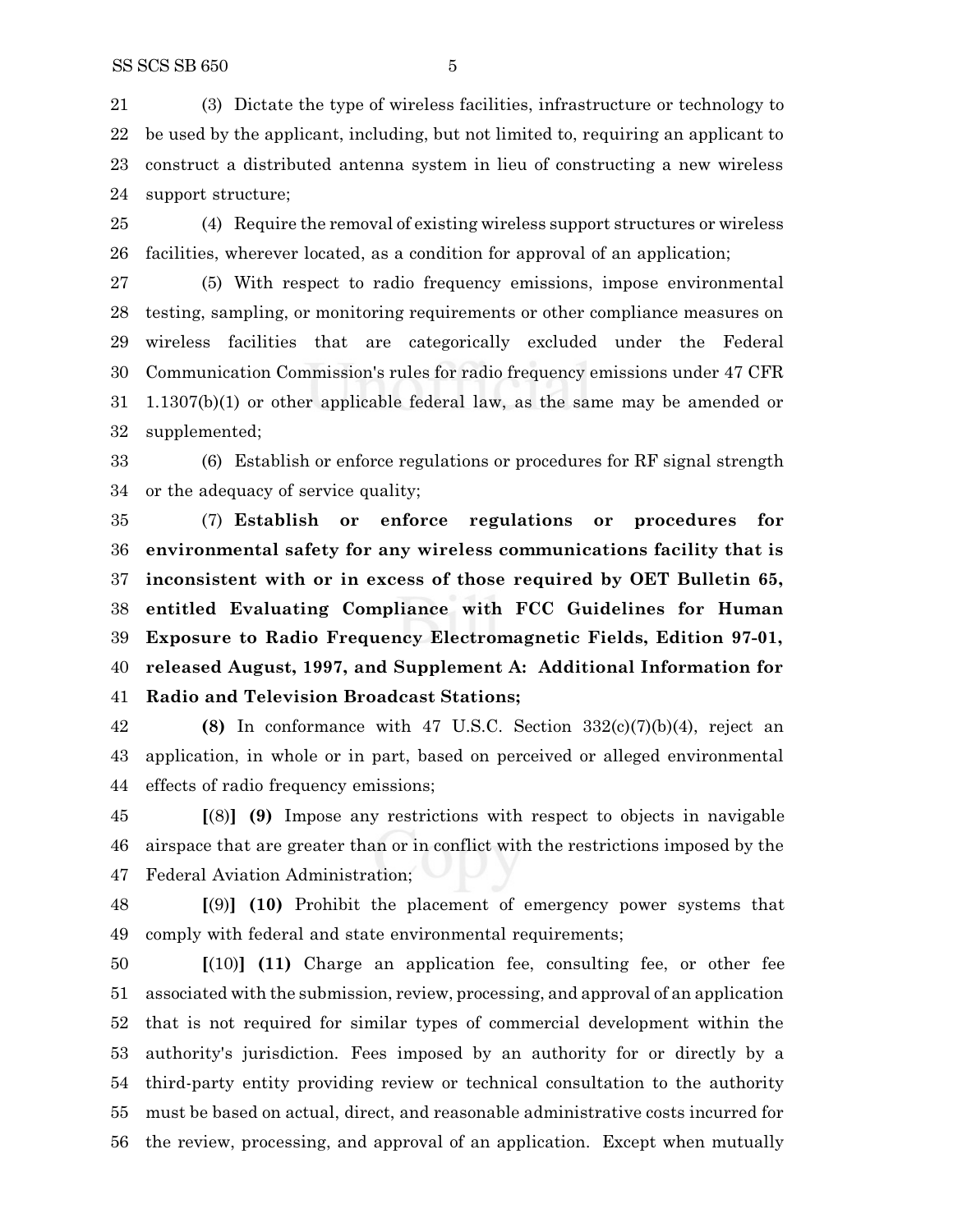agreeable to the applicant and the authority, total charges and fees shall not exceed five hundred dollars for a collocation application or one thousand five hundred dollars for an application for a new wireless support structure or for a substantial modification of a wireless support structure. Notwithstanding the foregoing, in no event shall an authority or any third-party entity include within its charges any travel expenses incurred in a third-party's review of an application and in no event shall an applicant be required to pay or reimburse an authority for consultation or other third-party fees based on a contingency or result-based arrangement;

 **[**(11)**] (12)** Impose surety requirements,including bonds, escrowdeposits, letters of credit, or any other type of financial surety, to ensure that abandoned or unused facilities can be removed unless the authority imposes similar requirements on other permits for other types of commercial development or land uses;

 **[**(12)**] (13)** Condition the approval of an application on the applicant's agreement to provide space on or near the wireless support structure for authority or local governmental services at less than the market rate for space or to provide other services via the structure or facilities at less than the market rate for such services;

**[**(13)**] (14)** Limit the duration of the approval of an application;

 **[**(14)**] (15)** Discriminate or create a preference on the basis of the ownership, including ownership by the authority, of any property, structure, or tower when promulgating rules or procedures for siting wireless facilities or for evaluating applications;

 **[**(15)**] (16)** Impose any requirements or obligations regarding the presentation or appearance of facilities, including, but not limited to, those relating to the kind or type of materials used and those relating to arranging, screening, or landscaping of facilities if such regulations or obligations are unreasonable;

 **[**(16)**] (17)** Impose any requirements that an applicant purchase, subscribe to, use, or employ facilities, networks, or services owned, provided, or operated by an authority, in whole or in part, or by any entity in which an authority has a competitive, economic, financial, governance, or other interest;

 **[**(17)**] (18)** Condition the approval of an application on, or otherwise require, the applicant's agreement to indemnify or insure the authority in connection with the authority's exercise of its police power-based regulations; or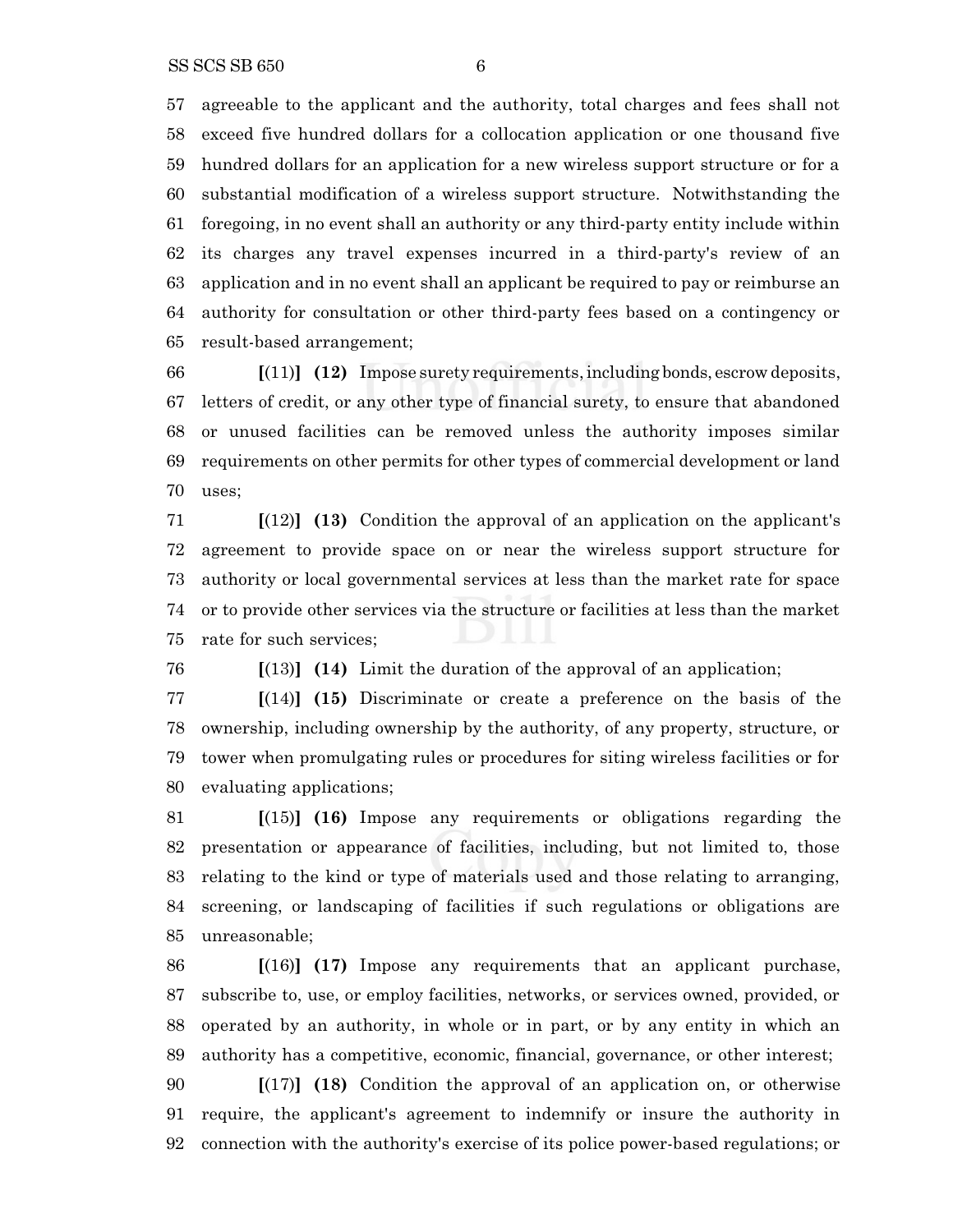**[**(18)**] (19)** Condition or require the approval of an application based on the applicant's agreement to permit any wireless facilities provided or operated, in whole or in part, by an authority or by any entity in which an authority has a competitive, economic, financial, governance, or other interest, to be placed at or collocated with the applicant's wireless support structure.

67.5096. 1. Authorities may continue to exercise zoning, land use, planning, and permitting authority within their territorial boundaries with regard to the siting of new wireless support structures, subject to the provisions of sections 67.5090 to 67.5103, including without limitation section 67.5094, and subject to federal law.

 2. Any applicant that proposes to construct a new wireless support structure within the jurisdiction of any authority, planning or otherwise, that has adopted planning and zoning regulations in accordance with sections 67.5090 to 67.5103 shall:

 (1) Submit the necessary copies and attachments of the application to the appropriate authority. Each application shall include a copy of a lease, letter of authorization or other agreement from the property owner evidencing applicant's right to pursue the application; and

 (2) Comply with applicable local ordinances concerning land use and the appropriate permitting processes.

 3. Disclosure of records in the possession or custody of authority personnel, including but not limited to documents and electronic data, shall be subject to chapter 610.

 4. The authority, within one hundred twenty calendar days of receiving an application to construct a new wireless support structure or within such additional time as may be mutually agreed to by an applicant and an authority, shall:

 (1) Review the application in light of its conformity with applicable local zoning regulations. An application is deemed to be complete unless the authority notifies the applicant in writing, within thirty calendar days of submission of the application, of the specific deficiencies in the application which, if cured, would make the application complete. Upon receipt of a timely written notice that an application is deficient, an applicant may take thirty calendar days from receiving such notice to cure the specific deficiencies. If the applicant cures the deficiencies within thirty calendar days, the application shall be reviewed and processed within one hundred twenty calendar days from the initial date the application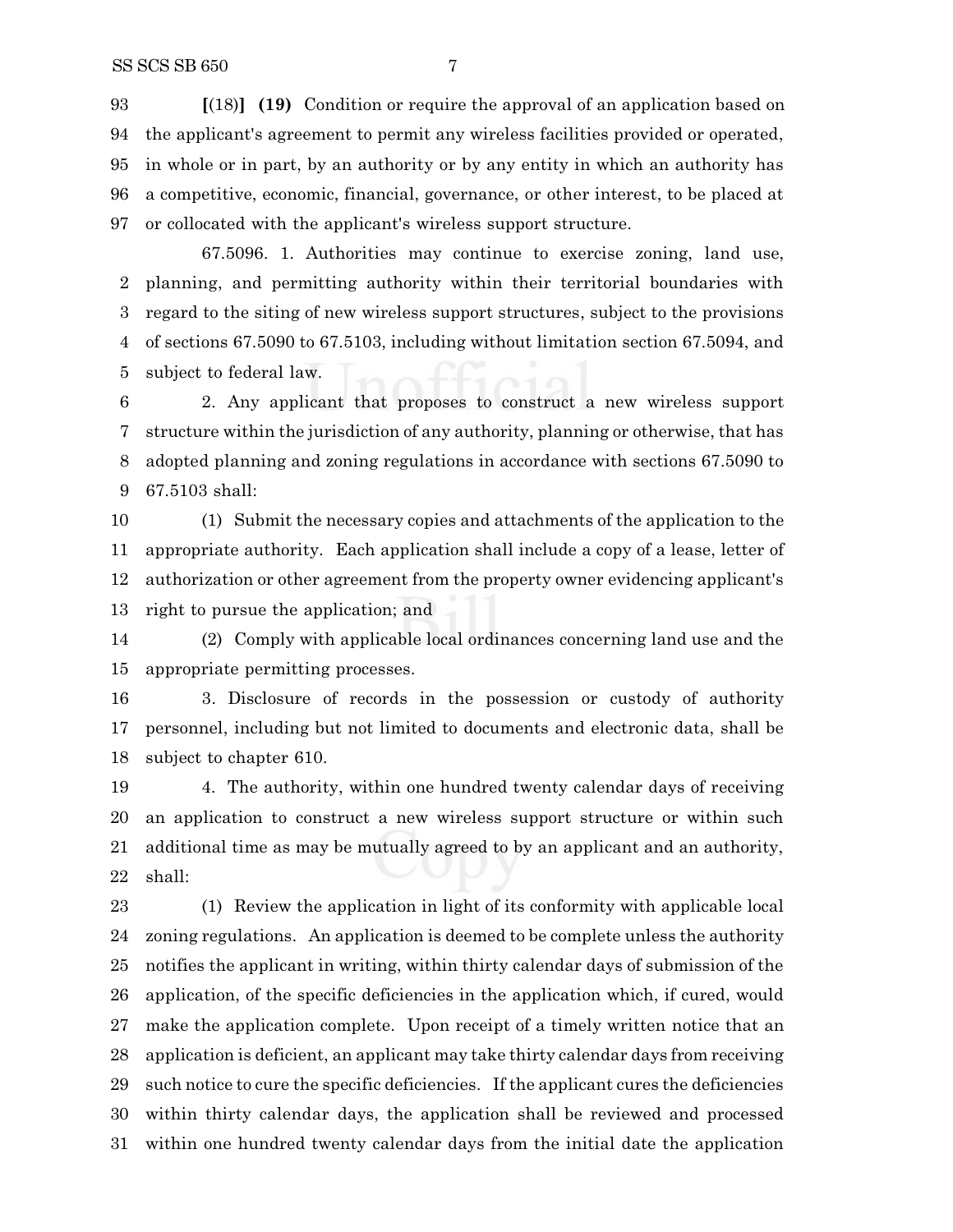was received. If the applicant requires a period of time beyond thirty calendar days to cure the specific deficiencies, the one hundred twenty calendar days' deadline for review shall be extended by the same period of time;

 (2) Make its final decision to approve or disapprove the application; and (3) Advise the applicant in writing of its final decision.

 5. If the authority fails to act on an application to construct a new wireless support structure within the one hundred twenty calendar days' review period specified under subsection 4 of this section or within such additional time as may be mutually agreed to by an applicant and an authority, the application shall be deemed approved.

 6. A party aggrieved by the final action of an authority, either by its affirmatively denying an application under the provisions of this section or by its inaction, may bring an action for review in any court of competent jurisdiction **within this state**.

67.5098. 1. Authorities may continue to exercise zoning, land use, planning, and permitting authority within their territorial boundaries with regard to applications for substantial modifications of wireless support structures, subject to the provisions of sections 67.5090 to 67.5103, including without limitation section 67.5094, and subject to federal law.

 2. Any applicant that applies for a substantial modification of a wireless support structure within the jurisdiction of any authority, planning or otherwise, that has adopted planning and zoning regulations in accordance with sections 67.5090 to 67.5103 shall:

 (1) Submit the necessary copies and attachments of the application to the appropriate authority. Each application shall include a copy of a lease, letter of authorization or other agreement from the property owner evidencing applicant's right to pursue the application; and

 (2) Comply with applicable local ordinances concerning land use and the appropriate permitting processes.

 3. Disclosure of records in the possession or custody of authority personnel, including but not limited to documents and electronic data, shall be subject to chapter 610.

 4. The authority, within **[**ninety**] one hundred twenty** calendar days of receiving an application for a substantial modification of wireless support structures, shall:

(1) Review the application in light of its conformity with applicable local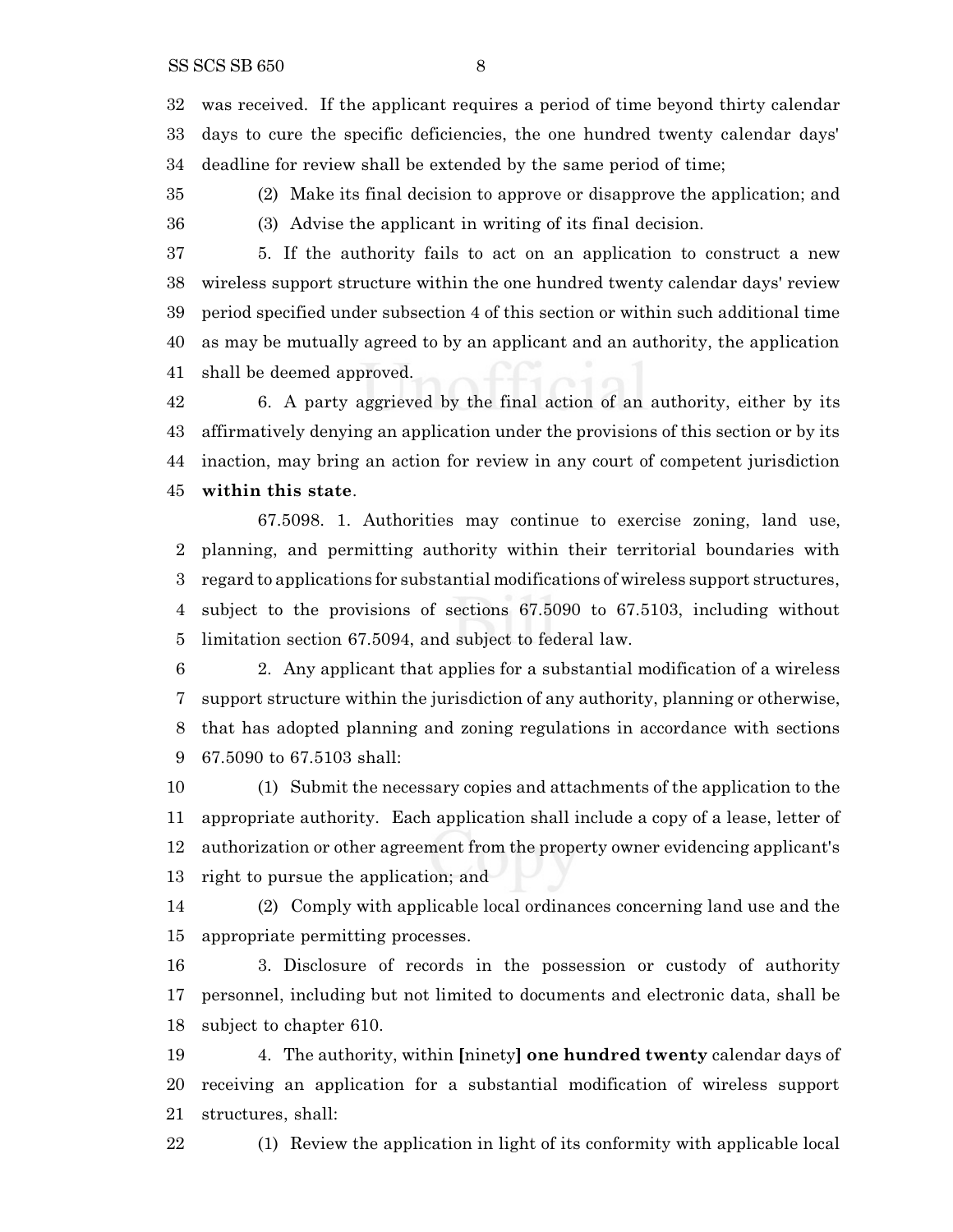zoning regulations. An application is deemed to be complete unless the authority notifies the applicant in writing, within thirty calendar days of submission of the application, of the specific deficiencies in the application which, if cured, would make the application complete. Upon receipt of a timely written notice that an application is deficient, an applicant may take thirty calendar days from receiving such notice to cure the specific deficiencies. If the applicant cures the deficiencies within thirty calendar days, the application shall be reviewed and processed within ninety calendar days from the initial date the application was received. If the applicant requires a period of time beyond thirty calendar days to cure the specific deficiencies, the ninety calendar days' deadline for review shall be extended by the same period of time;

- 
- 

 (2) Make its final decision to approve or disapprove the application; and (3) Advise the applicant in writing of its final decision.

 5. If the authority fails to act on an application for a substantial modification within the ninety calendar days' review period specified under subsection 4 of this section, or within such additional time as may be mutually agreed to by an applicant and an authority, the application for a substantial modification shall be deemed approved.

 6. A party aggrieved by the final action of an authority, either by its affirmatively denying an application under the provisions of this section or by its inaction, may bring an action for review in any court of competent jurisdiction **within this state**.

67.5100. 1. Subject to the provisions of sections 67.5090 to 67.5103, including section 67.5094, collocation applications and applications for replacement of wireless facilities shall be reviewed for conformance with applicable building permit requirements, National Electric Safety Codes, and recognized industry standards for structural safety, capacity, reliability, and engineering, but shall not otherwise be subject to zoning or land use requirements, including design or placement requirements, or public hearing review.

 2. The authority, within forty-five calendar days of receiving a collocation application or application for replacement of wireless facilities, shall:

 (1) Review the collocation application or application to replace wireless facilities in light of its conformity with applicable building permit requirements and consistency with sections 67.5090 to 67.5103. A collocation application or application to replace wireless facilities is deemed to be complete unless the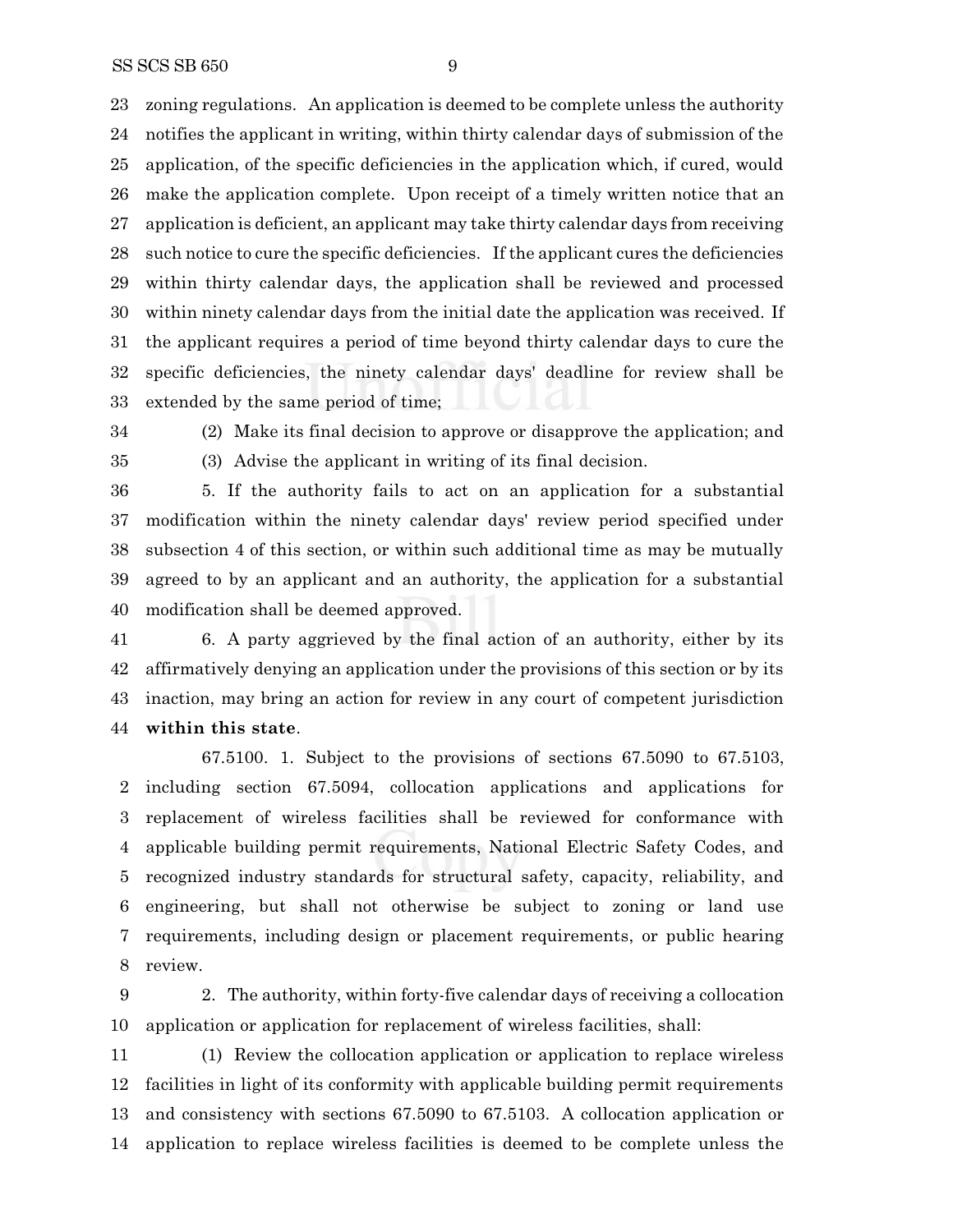SS SCS SB 650 10

authority notifies the applicant in writing, within fifteen calendar days of

 submission of the application, of the specific deficiencies in the application which, if cured, would make the application complete. Each collocation application or application to replace wireless facilities shall include a copy of a lease, letter of authorization or other agreement from the property owner evidencing applicant's right to pursue the application. Upon receipt of a timely written notice that a collocation application or application to replace wireless facilities is deficient, an applicant may take fifteen calendar days from receiving such notice to cure the specific deficiencies. Ifthe applicant cures the deficiencies within fifteen calendar days, the application shall be reviewed and processed within forty-five calendar days from the initial date the application was received. If the applicant requires a period of time beyond fifteen calendar days to cure the specific deficiencies, the forty-five calendar days' deadline for review shall be extended by the same period of time;

 (2) Make its final decision to approve or disapprove the collocation application or application for replacement of wireless facilities; and

(3) Advise the applicant in writing of its final decision.

 3. If the authority fails to act on a collocation application or application to replace wireless facilities within the forty-five calendar days' review period specified in subsection 2 of this section, the application shall be deemed approved.

4. The provisions of sections 67.5090 to 67.5103 shall not:

 (1) Authorize an authority, except when acting solely in its capacity as a utility, to mandate, require, or regulate the placement, modification, or collocation of any new wireless facility on new, existing, or replacement poles owned or operated by a utility;

(2) Expand the power of an authority to regulate any utility; or

 (3) Restrict any utility's rights or authority, or negate any utility's agreement, regarding requested access to, or the rates and terms applicable to placement of any wireless facility on new, existing, or replacement poles, structures, or existing structures owned or operated by a utility.

 5. A party aggrieved by the final action of an authority, either by its affirmatively denying an application under the provisions of this section or by its inaction, may bring an action for review in any court of competent jurisdiction **within this state**.

67.5102. In accordance with the policies of this state to further the deployment of wireless communications infrastructure: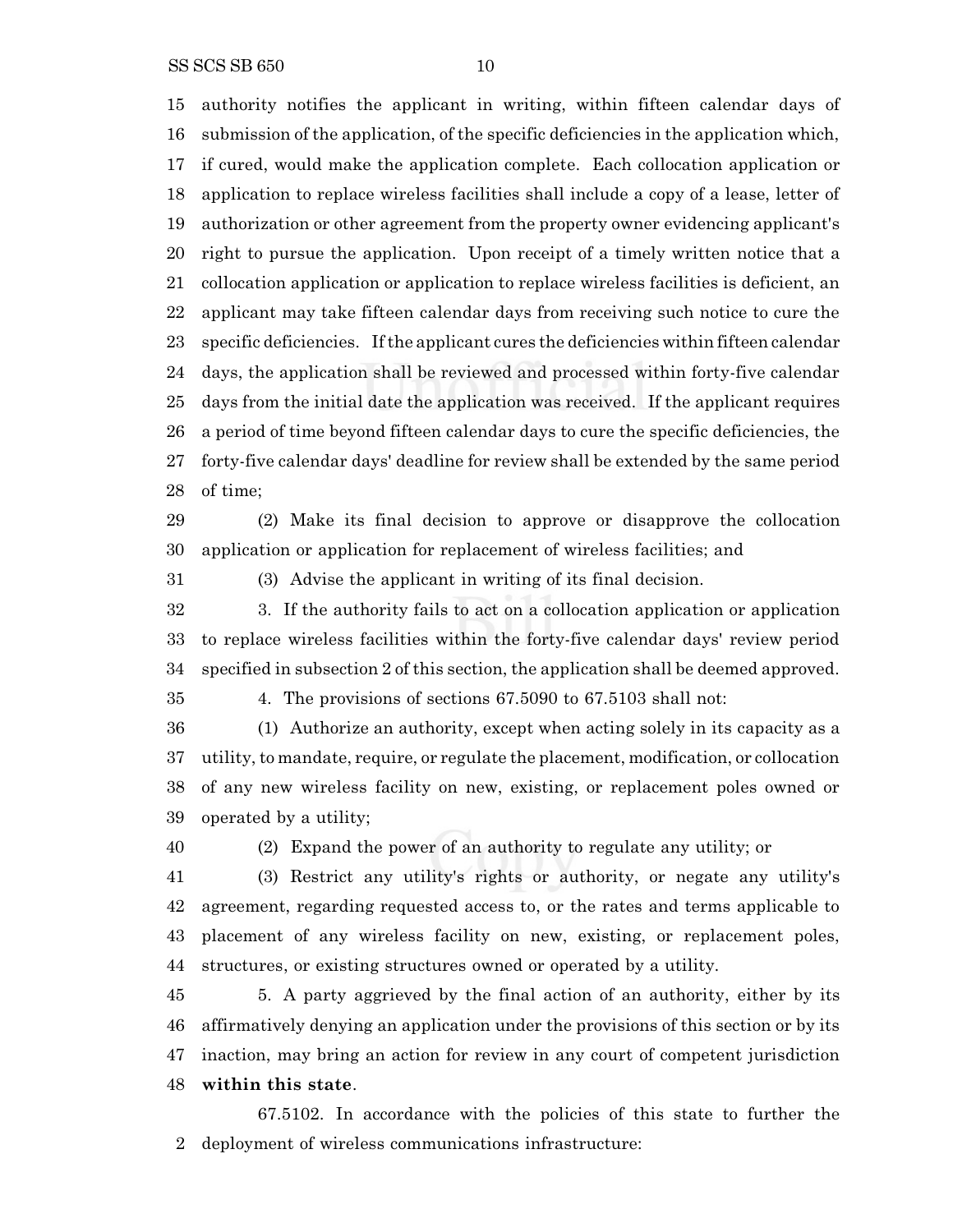(1) An authority may not institute any moratorium on the permitting, construction, or issuance of approval of new wireless support structures, substantial modifications of wireless support structures, or collocations if such moratorium exceeds six months in length and if the legislative act establishing

 it fails to state reasonable grounds and good cause for such moratorium. No such moratorium shall affect an already pending application;

 (2) To encourage applicants to request construction of new wireless support structures on public lands and to increase local revenues:

 (a) An authority may not charge a wireless service provider or wireless infrastructure provider any rental, license, or other fee to locate a wireless **facility or wireless** support structure on an authority's property in excess of the current market rates for rental or use of similarly situated property. If the applicant and the authority do not agree on the applicable market rate for any such public land and cannot agree on a process by which to derive the applicable market rate for any such public land, then the market rate will be determined by a **[**panel of three certified appraisers**] state-certified general real estate appraiser** licensed under chapter 339**[**, using the following process. Each party will appoint one certified appraiser to the panel, and the two certified appraisers so appointed will appoint a third certified appraiser. Each appraiser will independently appraise the appropriate lease rate, and the market rate shall be set at the mid-point between the highest and lowest market rates among the three independent appraisals, provided the mid-point between the highest and lowest appraisals is greater than or less than ten percent of the appraisal of the third appraiser chosen by the parties' appointed appraisers. In such case, the third appraisal will determine the rate for the lease**] mutually agreed upon by the parties at the applicant's cost**. The appraisal process shall be concluded within ninety calendar days from the date the applicant first tenders its proposed lease rate to the authority. **[**Each party will bear the cost of its own appointed appraiser, and the parties shall share equally the cost of the third appraiser chosen by the two appointed appraisers.**] In the event either party is dissatisfied with the value determined by the appraiser, such party may bring an action for review in any court of competent jurisdiction. The court shall rule on any such petition for review in an expedited manner.** Nothing in this paragraph shall bar an applicant and an authority from agreeing to reasonable, periodic reviews and adjustments of current market rates during the term of a lease or contract to use an authority's property; and